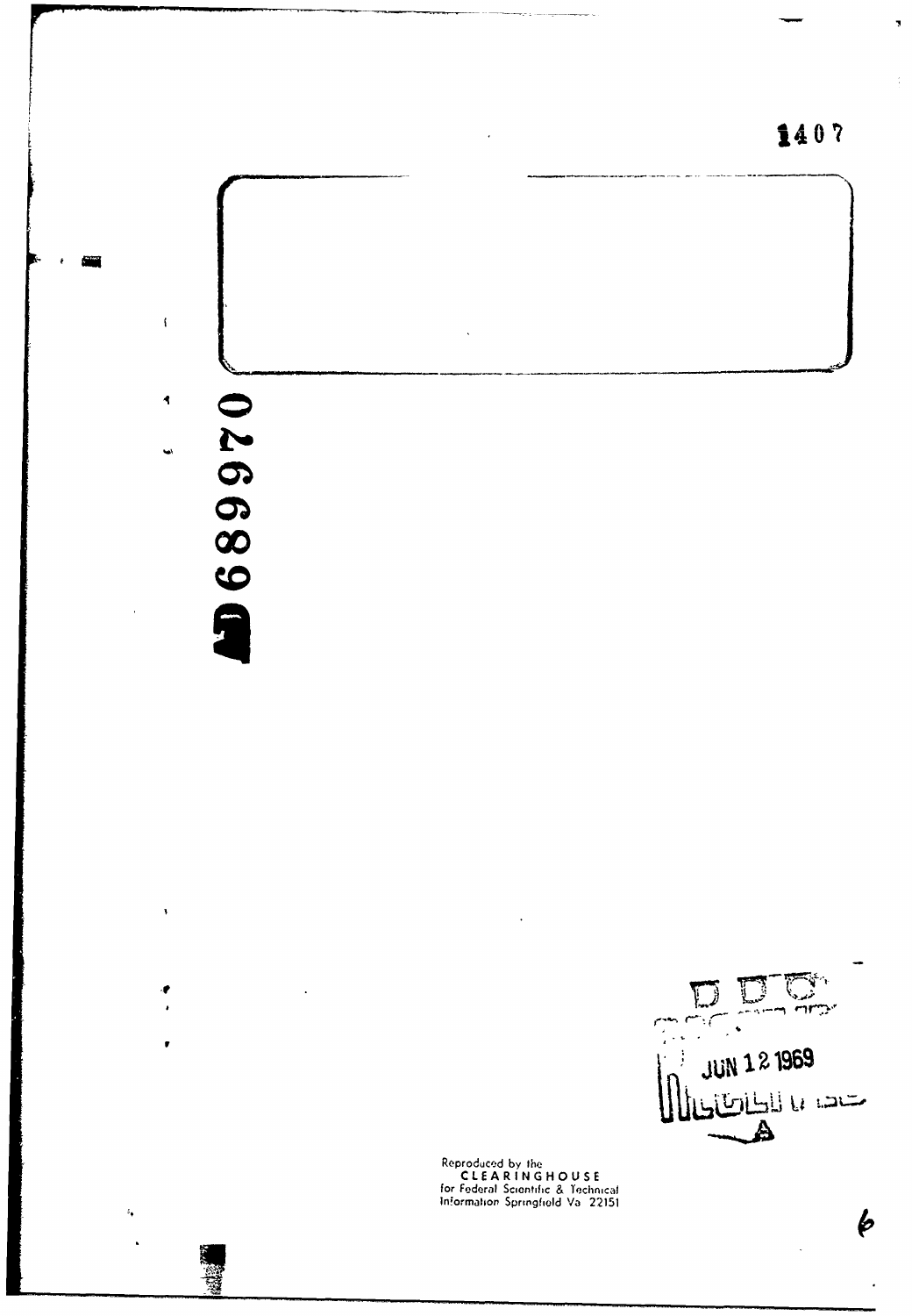**APPLIED MICROBIOLOGY, Apr. 1969, p. 614–618** Vol. 17, No. 4<br> **Copyright** © 1969 American Society for Microbiology Vol. 17, No. 4 Copyright  $@$  1969 American Society for Microbiology

**From Street** 

# Paraformaldehyde for Surface Sterilization and Detoxification

72.727

<u> DE DE STANDERS DE LA POLITIQUE DE LA POLITIQUE DE LA POLITIQUE DE LA POLITIQUE DE LA POLITIQUE DE LA POLITIQUE DE LA POLITIQUE DE LA POLITIQUE DE LA POLITIQUE DE LA POLITIQUE DE LA POLITIQUE DE LA POLITIQUE DE LA POLITIQ</u>

## LARRY A. TAYLOR, MANUEL S. BARBEITO, AND GARDINER G. GREMILLION

*Industrial Health & Safety Directorate, Fort Detrick, Frederick, Maryland 21701*

Received for publication 24 January 1969

Paraformaldehyde powder, depolymerized by heat, produced formaldehyde gas that was effective in sterilizing laboratory rooms, a mobile laboratory trailer, various surfaces, fiberglass filter medium, and specialized laboratory equipment. A sporulating and nonsporulating strain of bacteria, a virus, and a bacterial toxin were. used as test agents. The dissemination proves and equipment, the assay techniques, and the facilities and equipment ster $n =$ ed were described.

an accepted procedure in many infectious disease hyde is combustible, with a flash point (Tag Open laboratories. Equipment that cannot withstand Cup) of approximately 93 C and an ignition tem-<br>the application of heat or li the application of heat or liquid chemicals can perature of about 302 C. The explosive range for usually be decontaminated with ethylene oxide formaldehyde gas (per cent by volume in air) is 7 gas, vaporized Formalin, or  $\beta$ -propiolactone. to 73%, and the vapor pressure is greatest at the However, one aspect of decontamination that is dew point and varies with the humidity. At 30 C, not adequately covered is one involving highly so- the vapor pressure is **I** mm of mercury in dry air phisticated electronic equipment that has been and 3 mm of mercury at the dew point (4). Para-<br>contaminated with bacterial toxins.<br>formaldehyde powder, when placed on a heated

tion of such equipment and of other surfaces con- formaldehyde gas is dry, free of contaminants dangerous toxins, of which *Clostridium botulinum* toxin is typical. Ethylene oxide gas is ineffective obtained from the chemical reaction between po-<br>against this toxin, and it was feared that vaporized tassium permanganate and aqueous Formalin.<br>Formalin or  $\beta$ -propiola Formalin or  $\beta$ -propiolactone might result in some unforeseen or accidental damage to equipment. lizing agent are welt reviewed by Walker (11) and This led to the investigation of formaldehyde gas, Phillips (8). A new process for disseminating forreleased from dry paraformaldehyde, as a steriliz- maldehyde gas from paraformaldehyde was

ployed in 1888 by Tollens and Mayer. In 1890, powder containing 91% formaldehyde. Today Losekann discovered that this polymer contained this method has widespread use in the poultry combined water and reported that it was a industry (10). polymer hydrate having the formula  $(CH_2O)_6$ . Because of the favorable experience of the H<sub>2</sub>O. In 1897, Delepine concluded that para-<br>poultry industry, the fine, powdered paraformal-H<sub>2</sub>O. In 1897, Delepine concluded that para-<br>formalized for this study. The para-<br>formal ended was a mixture of polymeric hy-<br>dehyde was selected for this study. The paradrates with the average formula  $(CH_2O)_6 \cdot H_2O$  formaldehyde was 91 to 95% formaldehyde with and that it was formed by condensation of 9 to 5% water and a molecular weight of apmethylene glycol, as indicated by n CH<sub>2</sub>(OH)<sub>2</sub>  $\rightarrow$  proximately 600. Paraformaldehyde powder con-<br>(CH<sub>2</sub>O)<sub>n</sub> H<sub>2</sub>O + (n - 1)H<sub>2</sub>O. The chemical tains both free and combined forms of water.  $(CH_2O)_n \cdot H_2O + (n - 1)H_2O$ . The chemical tains both free and combined forms of water.<br>composition of paraformaldehyde is best ex-<br>"The free water is merely attracted to the polymer composition of paraformaldehyde is best ex-

evaporating aqueous Formalin, is either a flake hyde acts more or less as a terminating agent for or a coarse or fine powder. The particle size of the the polymer chains. The fact that the two types fine powder is such that a minimal  $90\%$  by volume of water are present in approximately equal will pass through a 200-mesh screen; only about amounts indicates that the polymer must contain  $614$ 

Sterilization by vapors and gases has become  $60\%$  of a coarse powder will pass. Paraformaldeformaldehyde gas (per cent by volume in air) is  $7$ formaldehyde powder, when placed on a heated Recently a requirement arose for decontamina- surface, depolymerizes to formaldehyde gas. The such as methanol and formic acid, and has the same chemical properties as formaldehyde gas

ing and detoxifying agent. patented in 1961 by Charles Kaitz (U. S. Patent The name paraformaldehyde was first em- 2,993,832). His process was to heat a fine white

9 to 5% water and a molecular weight of appressed by the formula  $HO \cdot (CH_2O)_n \cdot H$  (11). <br> by polar forces at points along its length. Water<br>Paraformaldehyde polymer, produced by that is chemically combined with paraformaldethat is chemically combined with paraformalde-

ATA MARKATAN SEKARA PROPERTY ANG PASA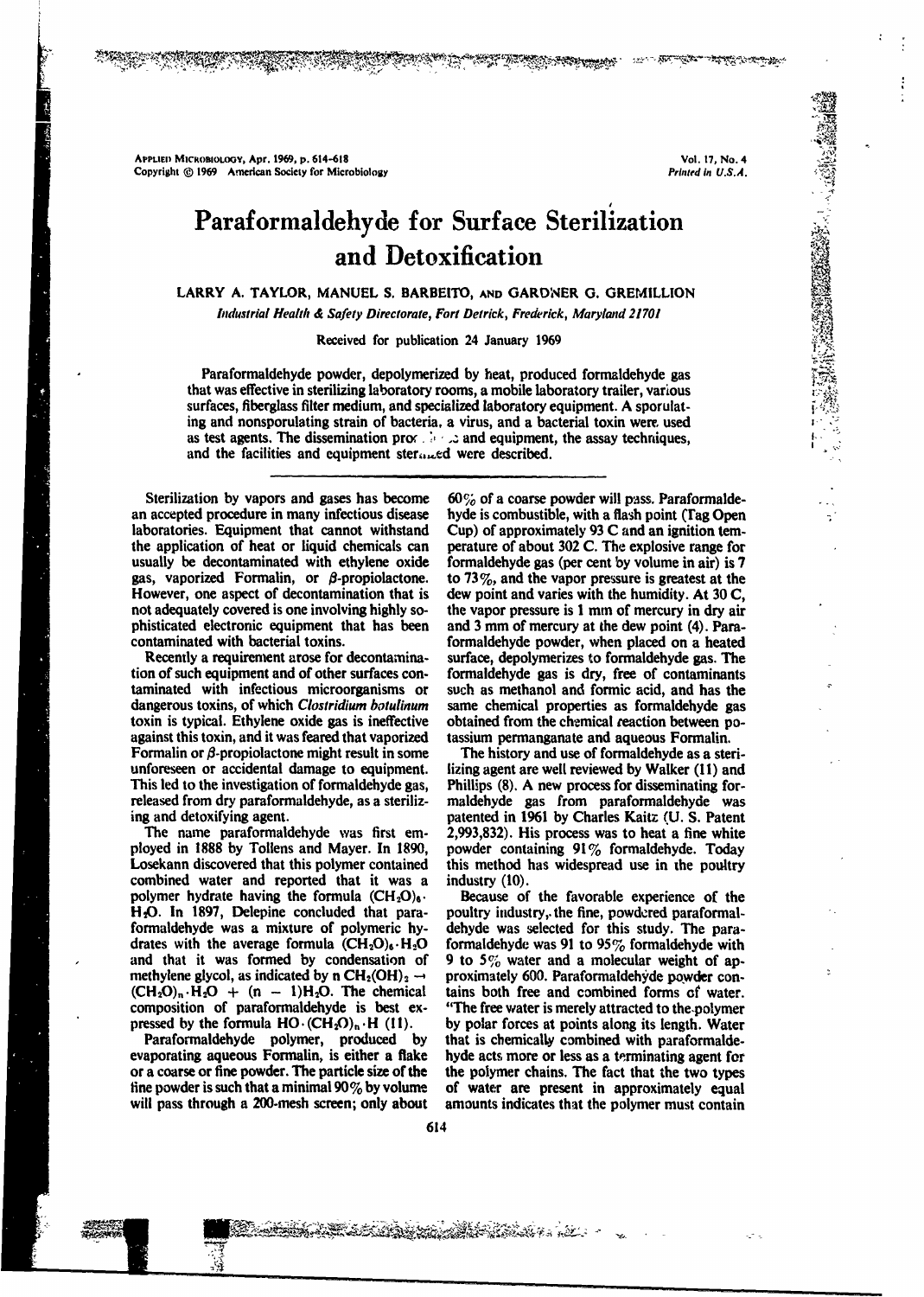*L*

.<br>پارلو

about 20 polyoxymethylene units, from which To test the possibility that carry-over from depoly-<br>the molecular weight of 600 is estimated'' (4). The merized paraformal delyde might differ from that of the molecular weight of  $600$  is estimated" (4).

used to determine the sterilization effectiveness of neutralizing solution (four parts Na<sub>2</sub>SO<sub>3</sub> to one part paraformaldehyde were (i) suspensions of *Bacillus* **NH<sub>1</sub>Cl**). Duplicate assay samples were taken and *subtilis* var. *niger* spores at concentrations of 10', **101,** plated as described, with no difference in recovery. 10<sup>6</sup>, and 10<sup>1</sup> spores/ml, (ii) suspensions of *Serratia in the placed* as described, with no directence in recovery. marcescens at concentrations of  $10^4$  and  $2 \times 10^{10}$  and  $2 \times 10^{10}$  fins communication used (0.8 $\degree$ % by volume in organisms/ml, and (iii) a suspension of Newcastle air) did not result in a significant carry-over to the disease virus at a concentration of 10<sup>8</sup> <sup>s</sup> embryo lethal growth media.  $\frac{\text{dose}_{30}}{\text{B}}$  (ELD<sub>30</sub>)/ml. To assess paraformaldehyde as a Bacterial test challenge. Two microbiological detoxifying agent, *C. botulinun* toxin type A was used laboratory rooms (4,598 and **2,250 ft')** and a mobile both as a suspension at a concentration of  $5 \times 10^5$  laboratory rooms (4,598 and 2,250 ft<sup>3</sup>) and a mobile both as a suspension at a concentration of  $5 \times 10^5$  laboratory trailer (2,200 ft<sup>3</sup>) were seeded with B. mouse intraperitoneal lethal dose<sub>10</sub> (MIPLD<sub>50</sub>)/ml *subtilisive riger spores and S. marrescens* organisms at a concentration of  $2 \times 10^8$  *subtilis var. niger spores and S. marrescens* organisms at delineated

at a controlled temperature of 232 C. At 232 C, these were seeded with *B. subtilis* and 15 with S. *marcescens* disseminators depolymerize approximately 20 g/min in each room area, and 20 test locations were seeded of paraformaldehyde to the gaseous state. The ca- with *B, subillis* in the mobile trailer. Before each test, pacity of the electric frying pans (11.5 by 11.5 by 2 in) control swabs were taken from the seeded locations to is about 2 to 3 lb. When hot plates are used, a suitable substantiate the viability of the microorganisms. The container for the powder must be placed on the sur-<br>paraformaldehyde powder (1,379 g in the 4.598-ft3<br>contained the highest contained fields of the 1,598-ft3 face of the hot plate. Erlenmeyer flasks (500 or 1,000  $r = 1000$  room, 675 g in the 2.250-ft<sup>3</sup> room, and 330 g for the ml) were used as generators in test chamber experi-<br>mobile trailer) was placed in the disseminators, the ments. The flast with paraformaldehyde was placed entrance door was sealed, and dissemination was

used here for many years to determine the effective-<br>(2). The plates were incubated for 48 hr at 37 C. ness of sterilization procedures that involve vaporized  $\frac{2\pi}{100}$  adjacent and interconnected rooms housing Formalin. It has been our experience that these techniques do not result in sufficient carry-over to dilution organisms. Harry (6) and Willard and Alexander (12)

vaporized Formalin, one of the early tests, described MATERIALS AND METHODS in the next paragraph, utilized duplicate sets of cotton swabs. One set was moistened with physiological Test microorganisms and toxin. The microorganisms saline, the other with a noninhibitory formaldehyde

which is a complete that the state of the state of the state of the state of the state of the state of the state of the state of the state of the state of the state of the state of the state of the state of the state of th

and as a dry powder at a concentration of  $2 \times 10^3$  by placing suspensions of the organisms at delineated<br>MIPLD<sub>30</sub>/g.<br>**Disseminators.** The fine, powdered paraformalde-<br>hyde was depolymerized by heating the powder on a<br>m on the hot-plate surface with a glass tube connected begun. After dissemination, 1-hr contact time was sensitely to the test chamber (Fig. 1). maintained for all tests. The areas were aerated by Inhibiting activity of formaldehyde gas. In the assay restarting the air supply and exhaust systems for 1 to of bactericidal chemicals, the problem of distinguish- 2 hr before the test areas were entered. The seeded ing bactericidal from bacteriostatic action is often locations were then sampled with sterile, moistened encountered. The techniques described have been cotton swabs and streaked on corn steep-agar plates

aerosol facilities were used to evaluate the feasibility blanks and plates to inhibit the growth of the test of sterilizing large enclosures. The total free volume of branchisms. Harry (6) and Willard and Alexander (12) the two rooms, exclusive of equipment present, is have reported similar findings from the use of similar 67,216 ft<sup>3</sup>. One room is a four-storied enclosure, the techniques. other a five-storied enclosure. Expanded metal grat-



**FIo. 1.** *Paraformaldehyde depolymeri:ation disseminator.*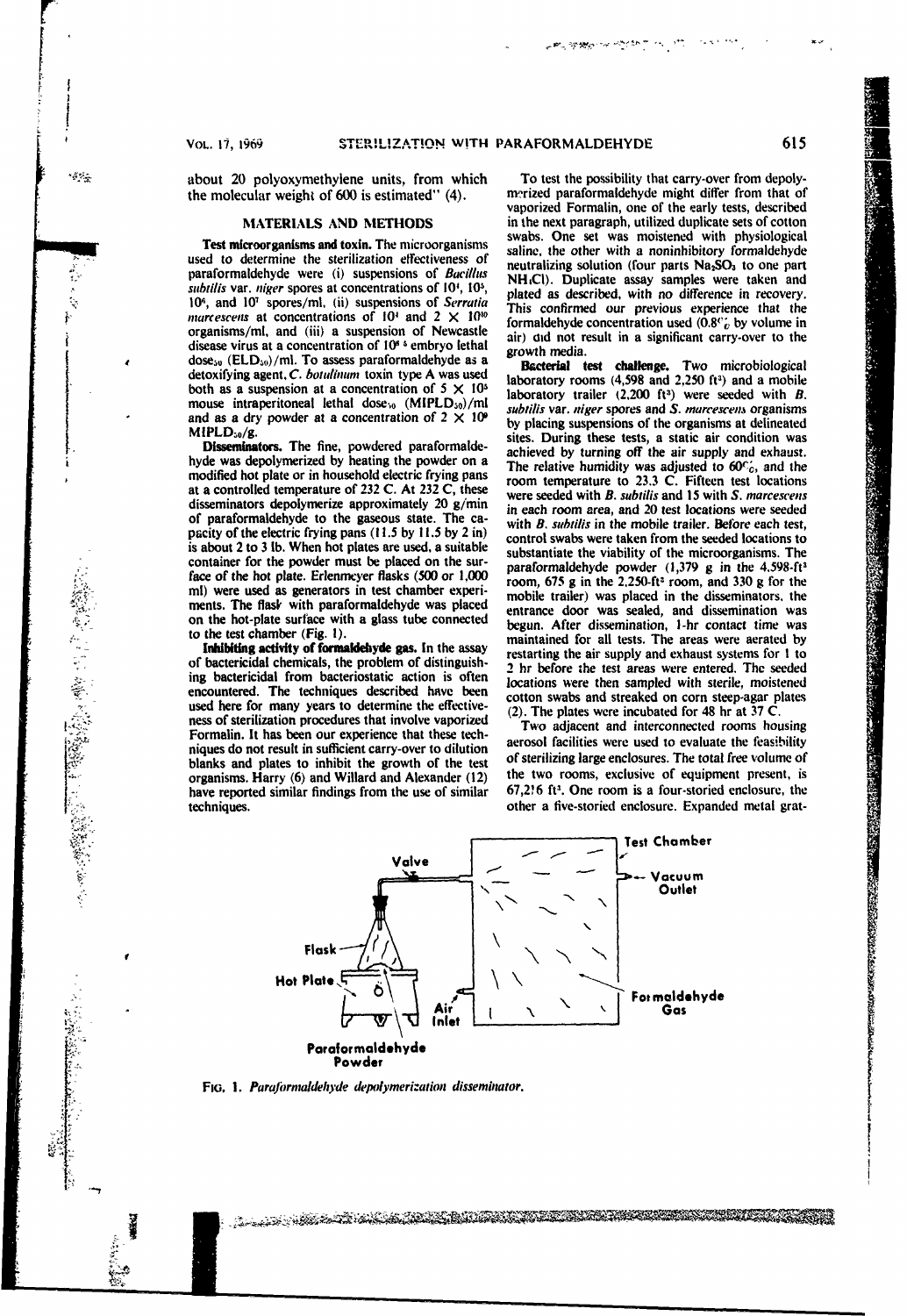**AND THE REPORT OF THE REAL PROPERTY** 

ings divide the floor levels in each room. There are filter was disassembled, and the 24 patches were connecting doors at the first, second, and third floors aseptically removed, placed in nutrient broth, and

**[4**

the rooms were seeded with *B.* subillis spores at a agar and incubated. concentration of 10<sup>5</sup> spores/ml to assess the effective-<br>ness of the formal end of 44.4 lb of rigid plastic chamber by means of three packaging paraformaldehyde was placed in 18 frying pans conditions: loose, in an open plastic bag, and in a strategically spaced throughout the enclosures. closed plastic bag. The vaccine tubes are 57.7 mm

This was higher than the 24 C desired and was caused have a volume of **I** ml. The tubes have a 7.5-mm open- **'** sterilization of the test facilities (1). The relative humidity was 50 to 55<sup>c-</sup><sub>i</sub>. The test procedure was as dimension). The tubes were contaminated by nebulizafollows. Place 2.5 lb of powder in each fry pan; turn tion (as in the previous test) with a liquid suspension of all supply and exhaust ventilation; turn on all of B, *subtilis* spores and S, *marcescens* organisms, each internal air circulating fans; turn on all fry pans with with a concentration of 104 organisms/ml. Replicate automatic control timers; disseminate for approxi-<br>tests were run with each bacterium. Before each test, automatic control timers; disseminate for approxi-<br>mately 1 hr; maintain a 2-hr contact period; and turn the relative humidity in the chamber was adjusted to mately 1 hr; maintain a 2-hr contact period; and turn on all exhaust and supply ventilation to the rooms for on all exhaust and supply ventilation to the rooms for  $60^\circ$ , and then 2 ml of each test organism was aero-<br>an overnight aeration period.<br>solized into the chamber with a Chicago nebulizer.

had completely dissipated, and personnel entered the chamber by means of a hot plate and a flask con-<br>facilities without need for respiratory protection. taining paraformaldehyde. After a 1-hr contact period, Surface samples for residual *B. subfifis* spores were the chamber was opened, and six vaccine tubes were taken from the 200 sites by the tezhnique previously selected at random with sterile forceps, placed in

electric circuits had tripped from overload, which steep-agar, incubated for 24 hr at 37 C, and observed turned off four fry pans shortly after heat-up time. for growth. As a result, 8.3 lb of paraformaldehyde powder was Various types of laboratory equipment, such as not depolymerized. The remainder of the pans oper- large-volume air samplers (LVAS), analytical balated satisfactorily, and a total of 35.7 lb of powder ances, clinical centrifuges, pH meters, and other com- $(0.24 \text{ g/ft}^3)$  of air space) was actually disseminated plex electrical equipment were contaminated with B.

a laboratory facility were placed in a 25 ft<sup>3</sup> plastic at a temperature of approximately 24 C. The instrutest chamber. The surfaces used were glass, rubber, ments were exposed to formaldehyde gas at a concenplastic, stainless steel, galvanized metal, wood, paper, tration of 0.3 g of paraformaldehyde/ft<sup>3</sup> in appropriate sponge, filter paper, painted surface (oil base), 0.25- enclosures with varying contact times (from **I** to 2 hr), inch rigid plastic, copper, aluminum, vinyl sheeting, aerated, and then sampled with moistened cotton and mild steel. A I-ml amount of *B. subtilis* with a swabs as before. concentration of 10<sup>*z*</sup> spores/ml was nebulized into the Virus test challenge. Newcastle disease virus chamber with a Chicago nebulizer (9). Positive-con- (NDV) GB strain at a concentration of 10<sup>8</sup> <sup>5</sup> ELD<sub>50</sub>/ trol swabs were taken in the chamber area to assure ml (calculated by the Reed-Muench method (3)] was contamination of the different surfaces. After the used both as an aerosol and as a suspension inoculated humidity was adjusted to  $60\%$  and the temperature to on filter patches. A 2-ml amount of the virus suspenhumidity was adjusted to  $60\%$  and the temperature to 24 C. the formaldehyde gas was released into the sion was nebulized into a 1-ft<sup>3</sup> chamber and allowed to chamber by the use of 0.3 g of paraformaldehyde/ft<sup>3</sup> of dry for 15 min; positive control samples were then space. After a specified contact time (2 hr for three taken from the interior surfaces of the chamber with tests, and **I** hr for two tests), the test chamber was moistened cotton swabs to assure the presence of

side and between the layers of the 50 FG filter medium formaldehyde) was released into the chamber and, (Pittsburgh Plate Glass Co., Pittsburgh, Pa.) in the after a 1-hr contact, the not previously sampled surfilter housing of a class I cabinet (5). After reassembly faces within the chamber were streaked with six of the filter, the cabinet exhaust blower was turned moistened cotton swabs to recover residual NDV. The off, and then paraformaldehyde was disseminated in cotton swabs were placed in sterile nutrient broth. the cabinet work area. During depolymerization of the Six filter pads containing NDV were randomly powdered paraformaldehyde, the exhaust blower of spaced within a class **I** cabinet (5) without air-exhaust the cabinet was turned on for 30 sec, and then turned ventilation. The temperature and relative humidity in off; this was repeated three more times. The tempera- the class **I** cabinet were 24 C and **60'j,** respectively. ture and the relative humidity in the cabinet were  $24$  C After dissemination of formaldehyde gas in the cahinet

X. dik

and at the elevator shafts.<br>Two-hundred clearly delineated sites throughout 0.1-ml amounts of the broth were plated on corn steep-<br>

**AND THE PERSONAL PROPERTY OF REAL PROPERTY AND** 

rigid plastic chamber by means of three packaging During this test, the room temperature was 31 C. long by 8.5 mm in diameter (outside dimension) and This was higher than the 24 C desired and was caused have a volume of 1 ml. The tubes have a 7.5-mm opening (inside dimension) on one end; the other end  $(22 \text{ mm in length})$  tapers down to a 2-mm opening (inside of *B. subtilis* spores and *S. marcescens* organisms, each solized into the chamber with a Chicago nebulizer. By the following morning, the formaldehyde gas The formaldehyde gas was disseminated into the taining paraformaldehyde. After a 1-hr contact period, nutrient broth, and incubated for 24 hr. Then dupli-Upon entering the room, it was found that two cate **0.1** -mi amounts of the broth were plated on corn

during this sterilization test procedure.<br>
Samples of 15 types of surfaces commonly found in all cases, the relative humidity was no lower than 50% all cases, the relative humidity was no lower than 50<sup>c</sup><sub>c</sub>

aerated, and each test surface was sampled as before. viable NDV. The temperature and relative humidity in Twelve dry, filter-paper patches seeded with *B*, *sub*-<br>the 1-ft<sup>3</sup> chamber cabinet were 24 C and 60%, respec-Twelve dry, filter-paper patches seeded with *B. sub-* the 1-ft<sup>3</sup> chamber cabinet were 24 C and  $60\%$ , respec-<br>tilis spores (10<sup>6</sup> spores/patch) were placed on each tively. Subsequently, formaldehyde gas (0.3 g of para-

and  $60\degree$ ; respectively. After a 1-hr contact time, the (approximately 42 ft<sup>3</sup>) and maintenance of  $\qquad$  nin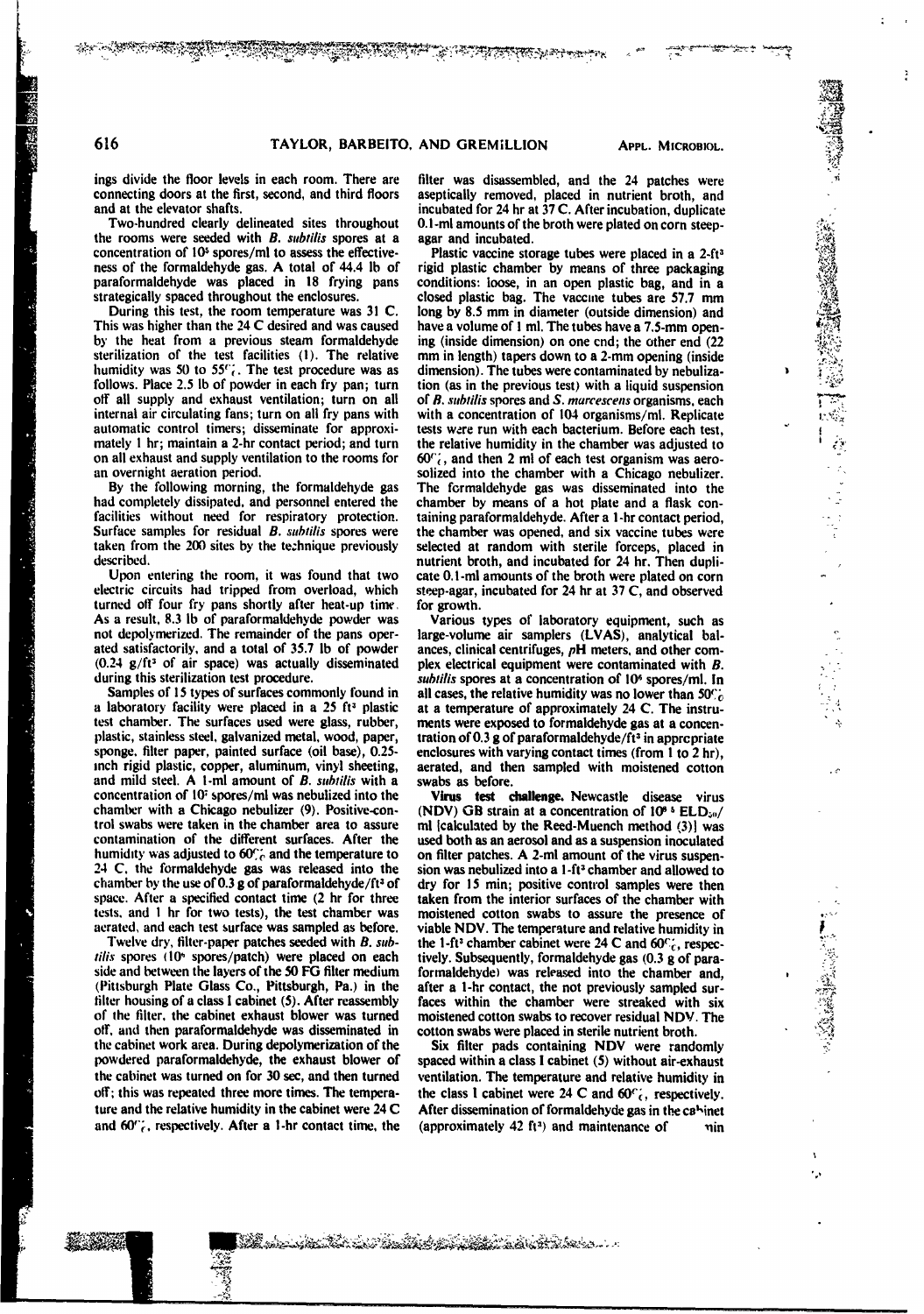### Vot 17, 1969

بموسير

· 義務管理によることを選

ia<br>R

# STERILIZATION WITH PARAFORMALDEHYDE

617

Little & L. C. C. C. C. C.

| Test condition               | Vol            | Amt of<br>paraformal-<br>dehyde | Organism            | Concn/ml           | Viable<br>recoveries <sup>a</sup> |
|------------------------------|----------------|---------------------------------|---------------------|--------------------|-----------------------------------|
| <b>Laboratory rooms</b>      | 71,<br>2,250   | 675                             | <b>B</b> . subtilis | 10 <sup>6</sup>    | 0/5                               |
|                              | 4.598          | 1.379                           | S. marcescens       | $2 \times 10^{10}$ | 0/5                               |
| Large room                   | 67,216         | 20.165                          | <b>B.</b> subtilis  | 10 <sup>5</sup>    | 0/1                               |
| Mobile laboratory            | 2,200          | 330                             | <b>B</b> . subtilis | 10 <sup>6</sup>    | 0/5                               |
| <b>Surfaces</b>              | 25             | 7.5                             | <b>B.</b> subtilis  | 10'                | 0/5                               |
| Filter media class I cabinet | 42             | 12.6                            | <b>B</b> . subtilis | 10 <sub>e</sub>    | 0/5                               |
| Vaccine tubes                |                | .6                              | <b>B.</b> subtilis  | 10+                | 0/2                               |
|                              |                |                                 | S. marcescens       | 10 <sup>4</sup>    | 0/2                               |
| Laboratory equipment         | $100$ to $500$ | 30 to 150                       | <b>B.</b> subtilis  | 10 <sup>6</sup>    | 0'10                              |

TABLE 1. Formaldehyde gas sterilization of facilities, materials, and equipment

<sup>a</sup> Number of viable recoveries/total tests conducted.

 $b$  10<sup>6</sup> per patch.

contact period, the filter patches were aseptically transferred to sterile nutrient broth. The assay procedure used for recovery, identification, and confirmation of NDV is the same as that described by Barbeito et al.  $(3)$ 

Toxin test challenge. A large-volume air sampler was placed in a 3 ft<sup>3</sup> plastic chamber inside a gastight ventilated cabinet (5). A 1-ml amount of a liquid suspension of C. botulinum toxin (type A) at a concentration of  $5 \times 10^5$  MIPLD<sub>50</sub>/ml was aerosolized with a Chicago nebulizer into the test chamber. The temperature and relative humidity were maintained at 24 C and 75 to  $80\%$ , respectively. The air sampler was run for 5 min; then the sampler was turned off, the collecting grid was dismantled, and the collecting fluid was drained. The fluid was passed out of the cabinet through an autoclave and sterilized.

Positive-control swabs taken before decontamination showed that the LVAS was contaminated with toxin when swab diluent was injected into mice.

Formaldehyde gas was then liberated into the chamber. After a 2-hr contact period, surface samples were taken from 10 locations on the LVAS with sterile, moistened cotton swabs. The swabs were immersed in 2 ml of sterile, distilled water and shaken on a Vortex mixer. To determine whether detoxification was achieved, 0.5 ml of the suspension was inoculated intraperitoneally (ip) into each of three 16- to 22-g mice, and the mice were caged for 5 days. Their survival indicated that detoxification had been achieved.

Three tests were performed with dry powder of C. *botulinum* type A toxin with a  $3\frac{7}{6}$  moisture content in 20-mg amounts (spread on a flat surface) inside a 1-ft<sup>3</sup> plastic chamber. The temperature was 23 C with a relative humidity of 60%. Contact time for this test was 4 hr. To further test formaldehyde gas against the toxin, one test was conducted with 10 g of dry powder spread on paper inside the chamber. This test was conducted at 24 C and at a relative humidity of  $45\%$  with a contact time of 48 hr. The minimum contact period for bulk detoxification was not established.

The assay procedures for these tests were as follows: for the 20-mg sample, 10 mg was removed and put into 6 ml of sterile distilled water; for the 10-g sample, samples of the toxin were taken from different positions or levels within the powder (bottom side,

### TABLE 2. Formaldehyde gas sterilization of Newcastle disease virus

|      |                       | Viable<br>recover-<br>ies <sup>6</sup> |  |
|------|-----------------------|----------------------------------------|--|
|      |                       |                                        |  |
|      | $10^{8}$ <sup>5</sup> | 0/1                                    |  |
| 12.6 | $10^{8}$ 5            |                                        |  |
|      |                       |                                        |  |

" Expressed as ELD<sub>30</sub>'ml.

<sup>*h*</sup> Number of viable recoveries/total tests conducted.

TABLE 3. Formaldehyde gas detoxification of C. botulinum toxin type A

| Test condition                        | Vol | Amt of<br>⊦ paraform-<br>aldehyde | Toxin<br>concn                        | Toxin<br>recov-<br>ered <sup>a</sup> |
|---------------------------------------|-----|-----------------------------------|---------------------------------------|--------------------------------------|
|                                       | ſβ  |                                   |                                       |                                      |
| Air sampler <sup>1</sup>              |     | 0.9                               |                                       | 0 <sup>3</sup>                       |
| Powder samples<br>$(20 \text{ mg})^c$ |     | 0.3                               | $\frac{5 \times 10^5}{2 \times 10^9}$ | 0/3                                  |
| Powder sample<br>$(10 \text{ g})^c$   |     | 0.2 <sub>1</sub>                  | $2 \times 10^9$                       | 04                                   |

<sup>a</sup> Toxin recovered/total tests conducted.

 $b$  Expressed as MIPLD $a_0$ /ml.

Expressed as MIPLD<sub>50</sub>/g.

center level, two top sides, and three different mixed samples), and each of these samples was dissolved in 6 ml of sterile distilled water. Subsequently, 0.5 ml of the diluent from the samples of both the 20-mg tests and the 10-g test were inoculated ip into each of 10 mice weighing 16 to 22 g. The detoxification end point was the same as described previously.

### **RESULTS**

The sterilizing and detoxifying effectiveness of formaldehyde gas produced by depolymerization of dry paraformal dehyde is shown in Tables 1-3. In all the tests, the microorganisms were killed and the toxin was detoxified. Various surfaces